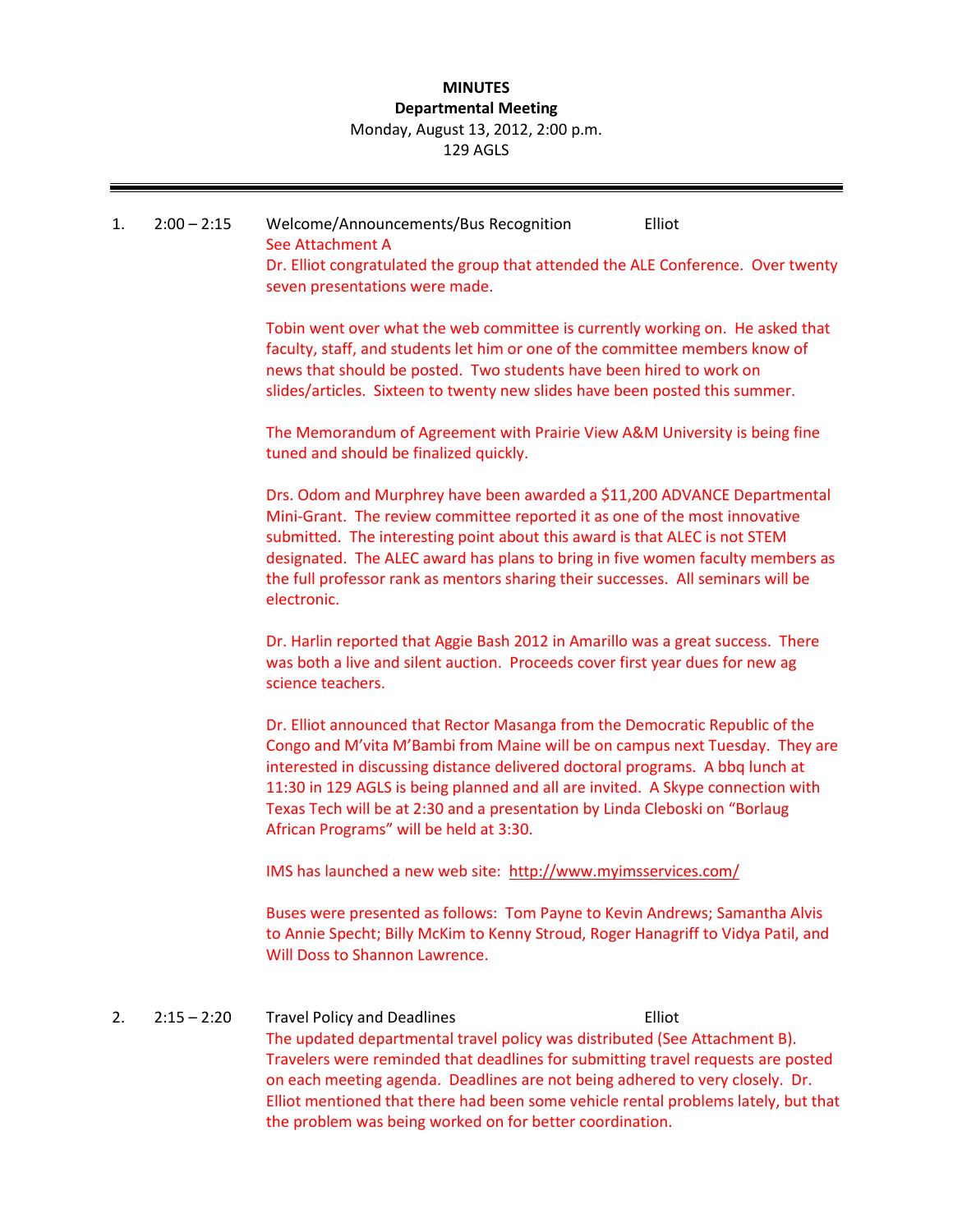# 3. 2:20 – 2:25 Concur: Receipt Requirement Changes Gunnels Tanya went over some new changes on receipt requirements for personal meals. AgriLife currently requires receipts for all meals charged to individually named agency liability cards. Effective July 19, 2012, AgriLife will no longer require receipts for PERSONAL meals while in travel status except for any single meal over \$75 or if a contract or grant requires a receipt. All business meals, regardless of the form of payment require itemized receipts, sales tax disallowed, no alcohol purchases. Receipts are required for payments for excess baggage. Tanya also asked travelers to complete the survey at the end of their trip documentation. It will provide valuable information to the agency. Starting September 1, \$7.58 will be charged to the department for each expense report. We will try to consolidate reports as much as possible. Summer Odom asked if a leave form had to be submitted if no money was involved. Tanya said yes.

#### 4. 2:25 – 2:30 AGSS Andrews/Pannone

Kevin Andrews had each graduate student at the meeting stand and introduce themselves as well as tell us who their major advisor would be.

Reid Stavinoha, Jen Williams Lauren Bergin, TALL Program, Tracy Rutherford Sarah Ho, Summer Odom Travis Irby, Robert Strong Tobin Redwine, Tracy Rutherford Caroline Black, Tracy Rutherford Annie Specht, Tracy Rutherford and Deb Dunsford Megan McClure, Jen Williams Kevin Andrews, Scott Cummings Lindsey Latham, John Rayfield Shannon Lawrence, John Rayfield Jonathan Howell, Alvin Larke, Jr. Marcus Sodek, Alvin Larke, Jr. Will Doss, John Rayfield

Back to School Bash is being planned. It will be held at Dr. Briers house. TBD.

Other signature events are being planned and will be announced as soon as additional information is available.

5. 2:30 – 2:45 Other

## **Travel Request Form Deadlines**

Domestic (30 days prior to trip): e.g., travel September 1, 2012 due by August 1, 2012 International (60 days prior to trip): e.g., travel October 1, 2012 due by August 1, 2012

## **Upcoming Events**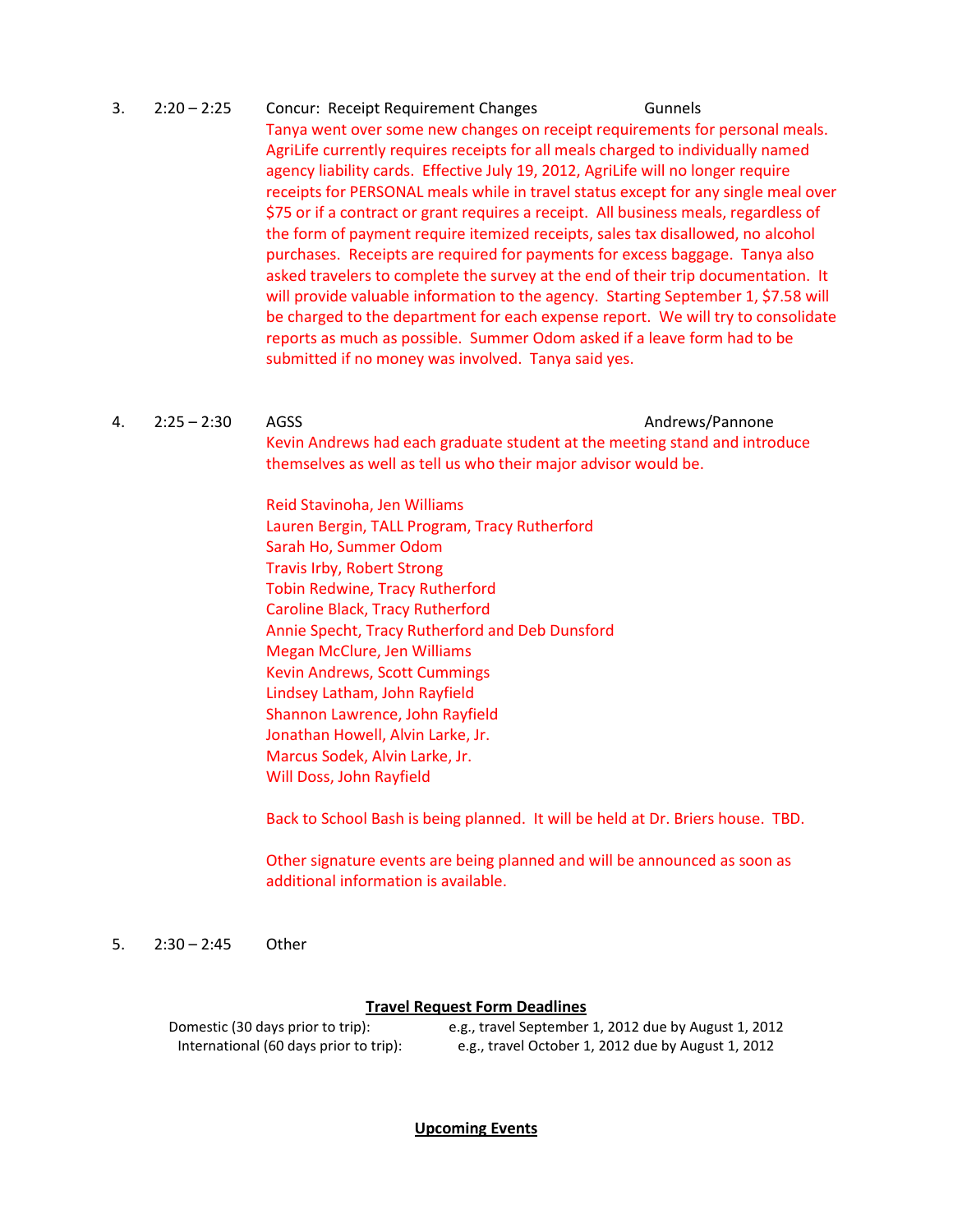| August 24, 2012       | New Graduate Student Orientation                              |
|-----------------------|---------------------------------------------------------------|
| September 12          | College Outstanding Awards Ceremony/New Faculty Introductions |
| September 21, 2012    | Prospective Graduate Student Day                              |
| September 27-29       | <b>COADC Fall Meeting</b>                                     |
| September 29          | <b>College Tailgate</b>                                       |
| October 13            | <b>College Appreciation and Recognition Event</b>             |
| November 22-23        | <b>Thanksgiving Break</b>                                     |
| December 3            | <b>College Holiday Social</b>                                 |
| December 24-January 1 | Holiday Break                                                 |
|                       |                                                               |

## **Future Departmental Meetings**

Monday, September 10 at 2:00 pm Tuesday, October 9 at 9:00 am Thursday, November 8 at 2:00 pm Wednesday, December 5 at 9:00 am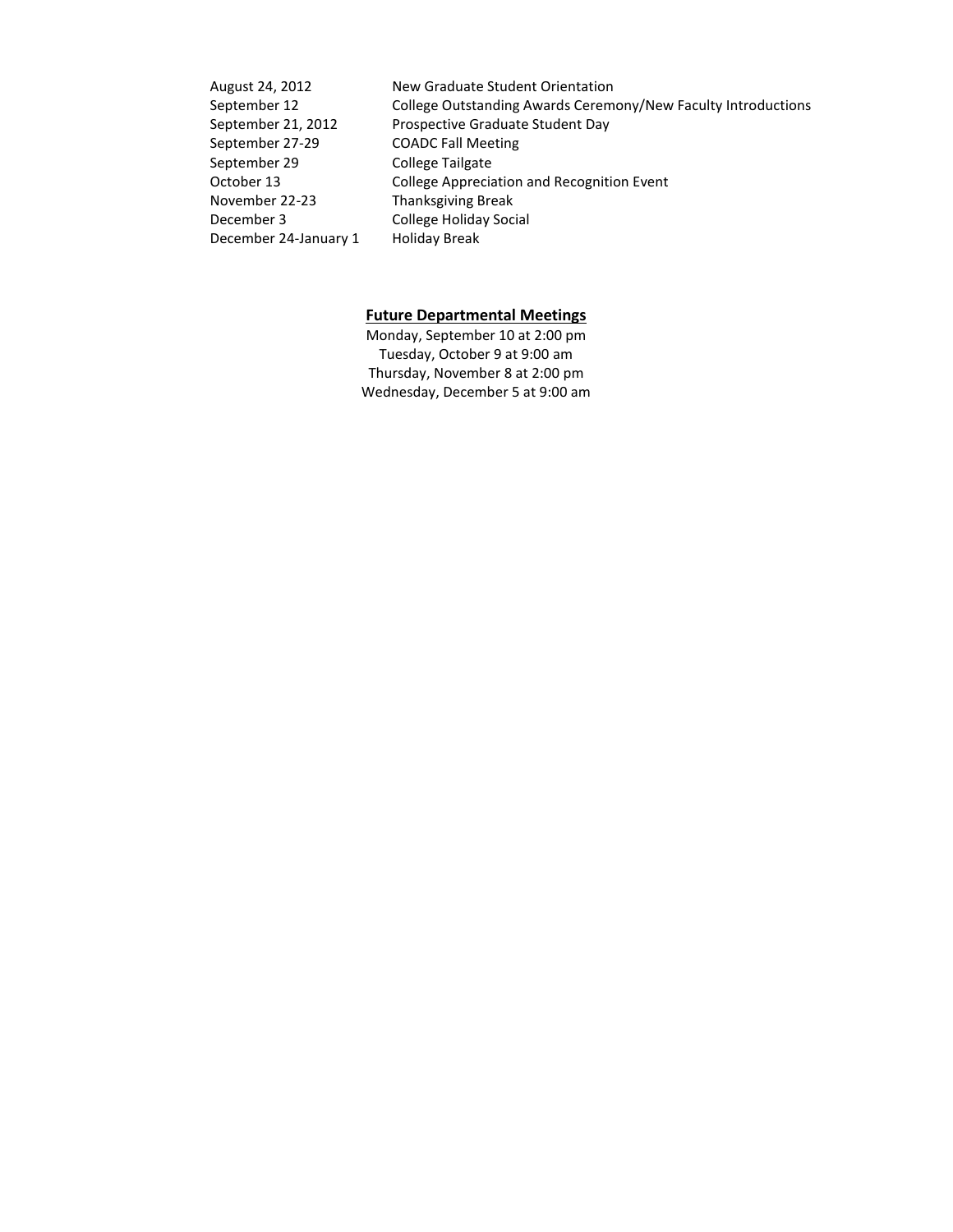## ALEC: June 11, 2012

- 1. Congratulations:
	- a. To the ALEC web committee **(Bill, Elke, Clarice, Michelle, Vidya, Jamie,** and **Tobin)** for producing the best department news slides in the university.
	- b. Prairie View A&M MOA committee: **Drs. Elbert, Renchie, Larke, Lockett, Murphrey,** and **Cummings**  for completing the first official MOA that is designed to enhance and expand our relationship with Prairie View A&M.
	- c. Academic Excellence Award 2012-2013 from TAMU **Aparupa Chatterjee.**
	- **d. Drs. Odom** and **Murphrey** \$11,200 ADVANCE Departmental Mini-Grant Committee. It was one ofthe most innovative proposals received by the ADVANCE review committee.
	- e. **Dr. Jim Mazurkiewicz** nominated for Regents Fellow Service Award.
	- f. **Chris Bielecki,** incoming PhD student, has struck gold, again. **Chris** is the TAMU Diversity Fellowship student from Laredo, TX.
	- g. **Deb Dunsford** has been selected for the Flipping Your Course Institute which will take place August 13- 17, 2012.
	- **h. Hollie Leggette** was awarded the Shirley Reynaud Duke Estate Scholarship for the 2012-2013 school year through the Scholarships and Financial Aid Office.
	- 1. Last week, **Kevin Andrews** hosted approximately 70+ incoming graduate students from across Texas A&M University in his role as Director of Grad Camp 2012. Grad Camp 2012 is intended to share the core values of A&M with students, connect students to resources, and assist them in building relationships. **Sara Ho,** graduate assistant in ALEC, is serving as a counselor. **Kevin** is also presenting at the OGS new student orientation, a required event for all new graduate students.
	- j . **AGCJ 203 students, GTAs, and faculty** conducted a mock press conference for the TALL program.
	- k. **Andy Sosniak** is a recipient of a 2012-2013 Texas Association of Broadcasters scholarship.
	- 1. ALEC doctoral student **Kevin Andrews** has been appointed to serve on four university level committees: University Design Review Board, Enterprise Information System Steering Committee, IDEA Faculty Evaluation System Pilot Committee, and Cain Hall Basement Remodeling Workgroup.
	- m. **Aggie Bash 2012** was held in Amarillo on July 31. Over \$3000 was raised to pay dues for 16 new aggie ag teachers who were present at the bash. Approximately 150 former students and guests attended the dinner, live and silent auction, and raffle.
	- **n. Drs. Murphy** and **Hanagriff** received the Texas FF A Association Honorary FF A Degree.
- 2. Announcements
	- a. Democratic Republic of the Congo (DRC) is sending a delegation to visit us on August 21.
		- i. Purpose: Discuss distance delivered doctoral programs.
		- ii. All are invited to the functions. The itinerary is currently being finalized.
	- b. Facultv are asked to keep their calendars up-to-date and their primary staff person informed.
	- c. IMS launched a new website: http://www.myimsservices.com/
	- **d. Dr. Elliot** was elected chair of the Borlaug Internal Advisory Board.
- 3. Publications/Presentations:
	- a. **Rutherford, T.** Perception Meets Reality: A Case Study of Faculty and Student Reflections of Participation in the 2011 World (AIAEE) Conference and Related Activities, accepted for publication in Journal of International Agriculture and Extension Education.
	- b. **McKim, B., Rayfield, J. Harlin, J. & Adams, A.** Stress Levels of Agricultural Science Cooperating Teachers and Student Teachers: A Repeated Measures Comparative Assessment. Journal of Career and Technical Education Research, In Press.
	- c. American Evaluation Association 2012 National Conference.
		- 1. Poster Accepted: An Illustrated Institutional Review Board Human Subjects Informed Consent Form. **Andrews, K. & McKim, B.R.**
		- ii. Paper Accepted: Urban and Regional Plan Quality Evaluation: A Case Study of Two Texas Coastal Communities. **Andrews, K. Wade, H., & Cummings, S.**
		- iii. Presentation Accepted: Evaluation in the Most Complex of Ecologies: Urban and Regional Planning **Andrews, K.**
	- d. Association ofLeadership Educators, Key West, FL. (2012, July)
		- 1. **Williams, J., & Boyd, B. L.** Developing moral compasses. Concurrent session presentation.
		- ii. **Dawson,** S. & **Elbert,** C. Women of Color in Sororities' Communal Leadership: A Leadership Development Study.
		- **m. Peek,** C., **Williams, J., & Boyd, B. L.** Honor codes: Do they perpetuate an ethical culture? Concurrent session presentation.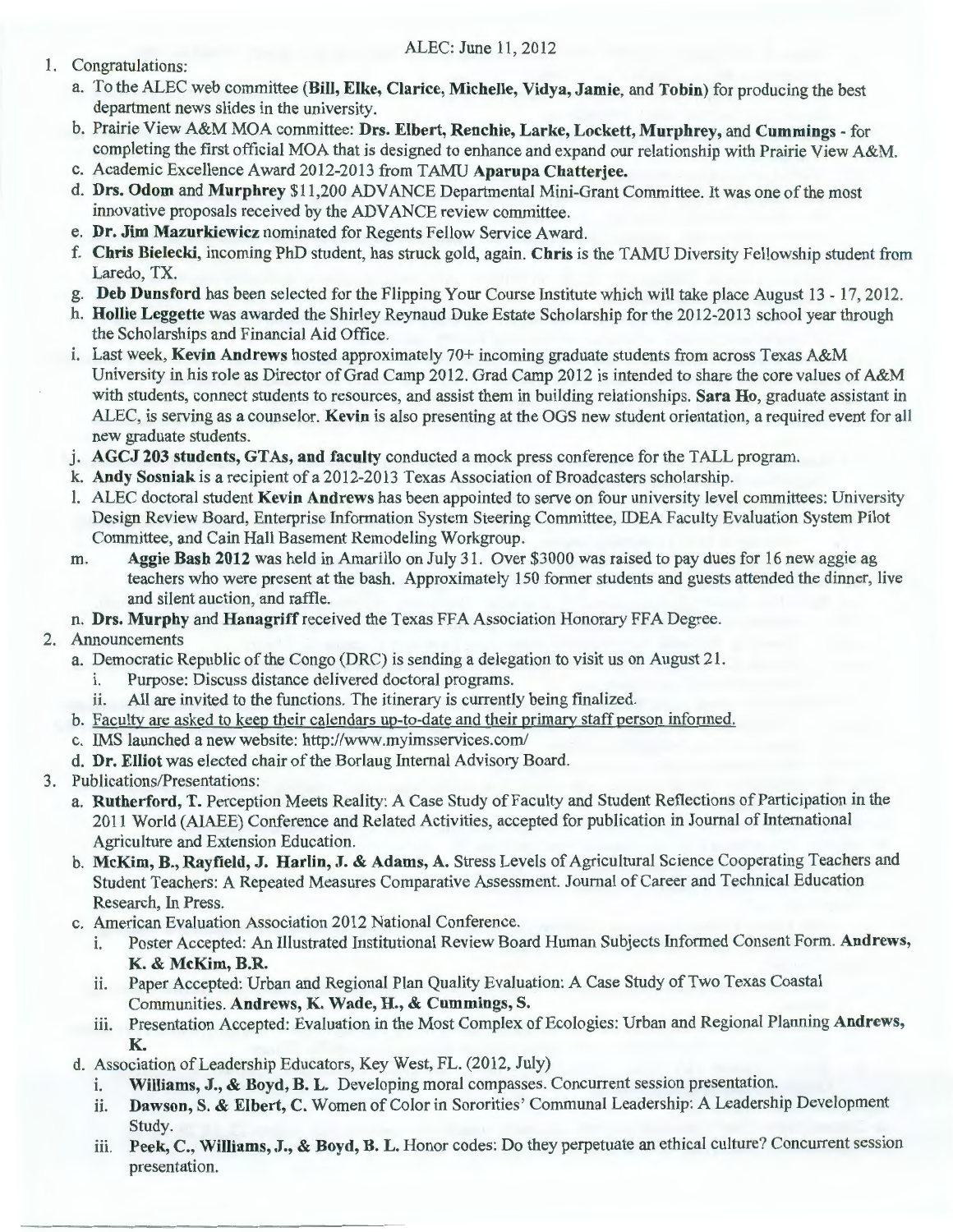- iv. Garza, J. The Impact of CAOC, LMX Differtation & Moderating Effects of group efficacy on team performance during organizational change.
- v. **Williams, J., Stavinoha, M. R., & McClure, M. E.** Celebrities and leadership: Engaging undergraduates in an experiential analysis. Poster presentation.
- vi. Perrott, J. & Elbert, C. Ethical Leadership in 21<sup>st</sup> Century Education and Politics: How Do We Establish and Maintain it?
- vii. Walker, J. Leadership Structure of Disaster Relief Organizations.
- viii. Gervais, S., Walther, P., & Williams, J. Leadership soliloquies: Turning leadership analysis into an experiential activity. Concurrent session presentation.
- 1x. **Odom,** S., **Jarvis, H., Sandlin, M., & Peeks,** C. Students' Perceptions of Social Media Use in Leadership Courses.
- x. **Rucker, J. K., & Williams, J.** Changes in attitudes: Promoting the value of leadership majors, minors, and classes. Roundtable presentation.
- x1. Ahrens, C., Ross, A., **Gervais,** S. & Rucker, K. Leadership Education: A Candid Conversation Among Undergraduate Students, Graduate Students, and Faculty Members.
- x11 . **Benson, J., & Williams, J.** Team learning and leadership: An undergraduate's insider view. Poster presentation.
- Xlll. **Sandlin, M., Moore, L., Strong, R., & Lindner, J.** Infusing Culture into Leadership Education.
- x1v. **Williams, J.** Using Second Life to experience Myers-Briggs. Poster presentation.
- xv. **Odom,** S., **Sandlin, M.,** Andenoro, T., & **Strong, R.** Use of Innovative Social Media Tools in Leadership Courses.
- xv1. **Sandlin, M., Odom,** S., **Lockett, L., & Place, A.** Veterans' Perceptions of Current Leadership Education and Suggestions for the Future at a Land-Grant University.
- xvii. **Ho, S.** Academic Advisor = Servant Leader?
- xviii. **Odom, S., Moore, L., & Place, A.** Defining the Field of Leadership Education: Helping Students Make Meaning of Their Leadership Degree.
- x1x. **Place,** A., **Benson, J., & Peek,** C. Peer Recruiters: Transforming Leadership Theory into Practice.
- xx. **Moore, L. & Place, A.** Letters from Leaders: Reflecting on the Past and Writing for the Future.
- xxi. **Hall, J.** & Jackson, D. Perceptions of Leadership: The Reality of Developing Leadership Skills in Youth.
- xx11. **Rucker, K. & Williams, J.** Epic Fail: Using "Bad" Leaders for "Good" Classroom Discussion.
- XXlll. **Moore, L. & Lewis, L.** Using Aha! Moments to Understand Leadership Theory.
- xxiv. **Strong, R., Wynn, J., Irby, T., & Lindner, J.** The Association between Students' Leadership Style and Level of Self-Directed Learning.
- xxv. **Moore, K., Odom,** S., & **Moore, L.** What a degree in leadership really means: Exploring student perceptions.
- xxv1. **Williams, J. & Boyd, B.** From Concept Map to Logic Model: Implications for Program Evaluation and the Practice of Leadership Development.
- xxvii. **Ho,** S. Respect in the Leadership Classroom.
- 4. Grant Management 101 (should provide 3 out of 4 of these to the Department- meaning faculty become managers or facilitators of the grants).
	- a. Salary Savings (100% to Department [50% department] and Pis [50%] restricted discretionary)
	- b. Indirect ( 40% to be split 60/40 between Department and Pis discretionary)
	- c. Personnel (project director, support staff, GTAs, etc.)
	- d. Operations (e.g., travel, supplies, copying, printing, etc.)
	- e. Grants submitted:
		- 1. **Drs. Elbert, Odom, Strong,** and **Lindner** (&Elliot) Modernizing Agricultural Education and Training Systems - \$574,637 TAMU portion over 5 years.
	- f. Grants funded:
		- 1. TEA Educational Excellence project FY 13 funded for \$325,000 **Drs. Edney, Rayfield, Harlin, Elliot,** and **Moore.**
		- ii. Advanced Plant & Soil Science FY 13 funded for \$100,000 **Drs. Larke, Briers, Murphy, Edney,** and **Elliot.**
		- iii. Millennium Challenge Project for Mongolia potential funding \$260,000 Dr. Edney.
		- iv. \$456,891 Funded YDI Project, Texas Healthy Adolescent Initiative Evaluation. Duerden, M., Edwards, M., Outley, C., **Rayfield, J.** & Witt, P.
- 5. Dutch treat lunch with Dr. E.
	- a. Contact Debbie King to schedule and leave a contact number (for rescheduling): August 23, 24, 29, 30, 31; September 4, 7, 19, 21, 28; October 2, 3, 5, 8, 11, 12, 16, 17, 18, 19